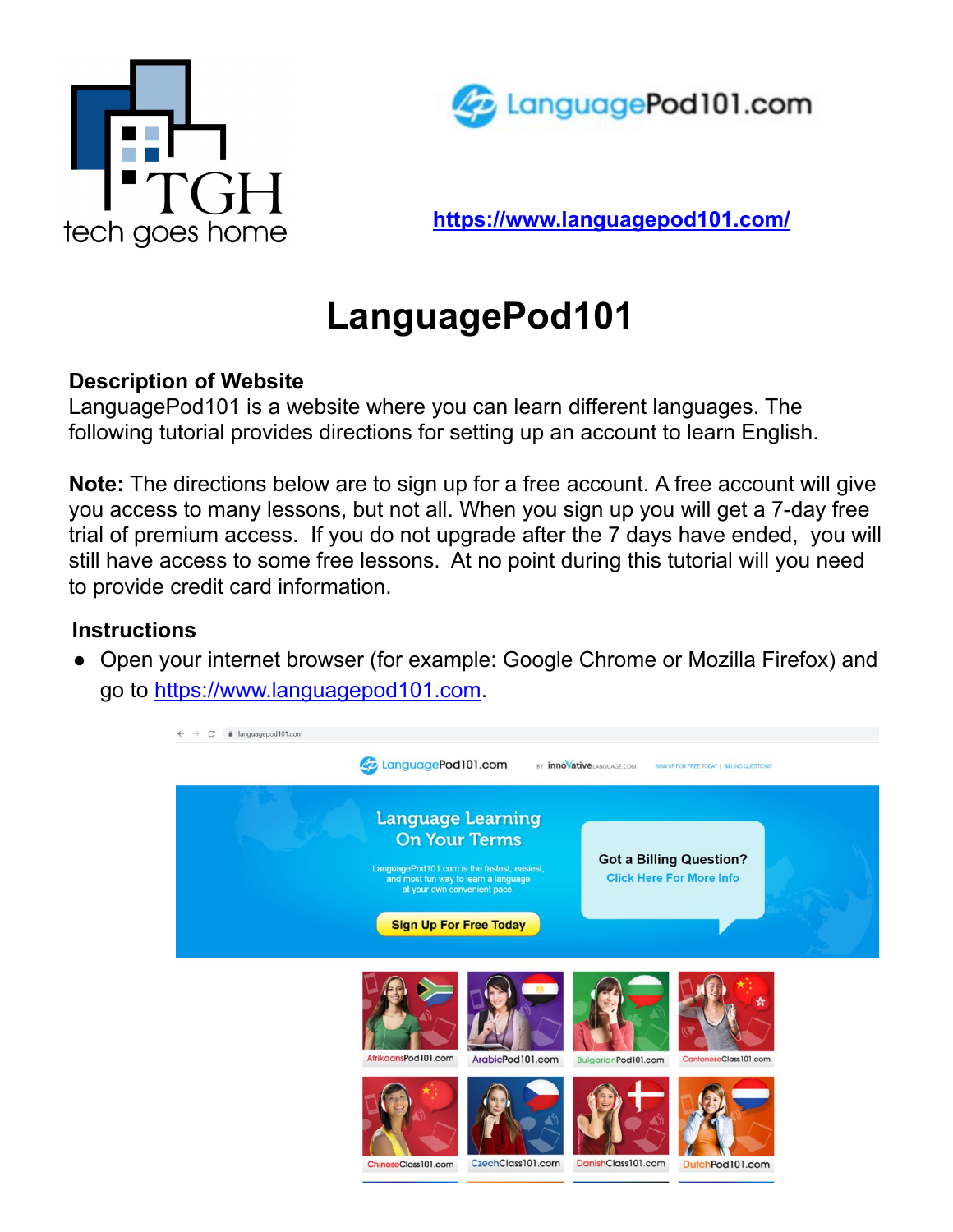● Click on **"Sign Up for Free Today"**.



● Scroll down on the page and select **"EnglishClass101.com"**

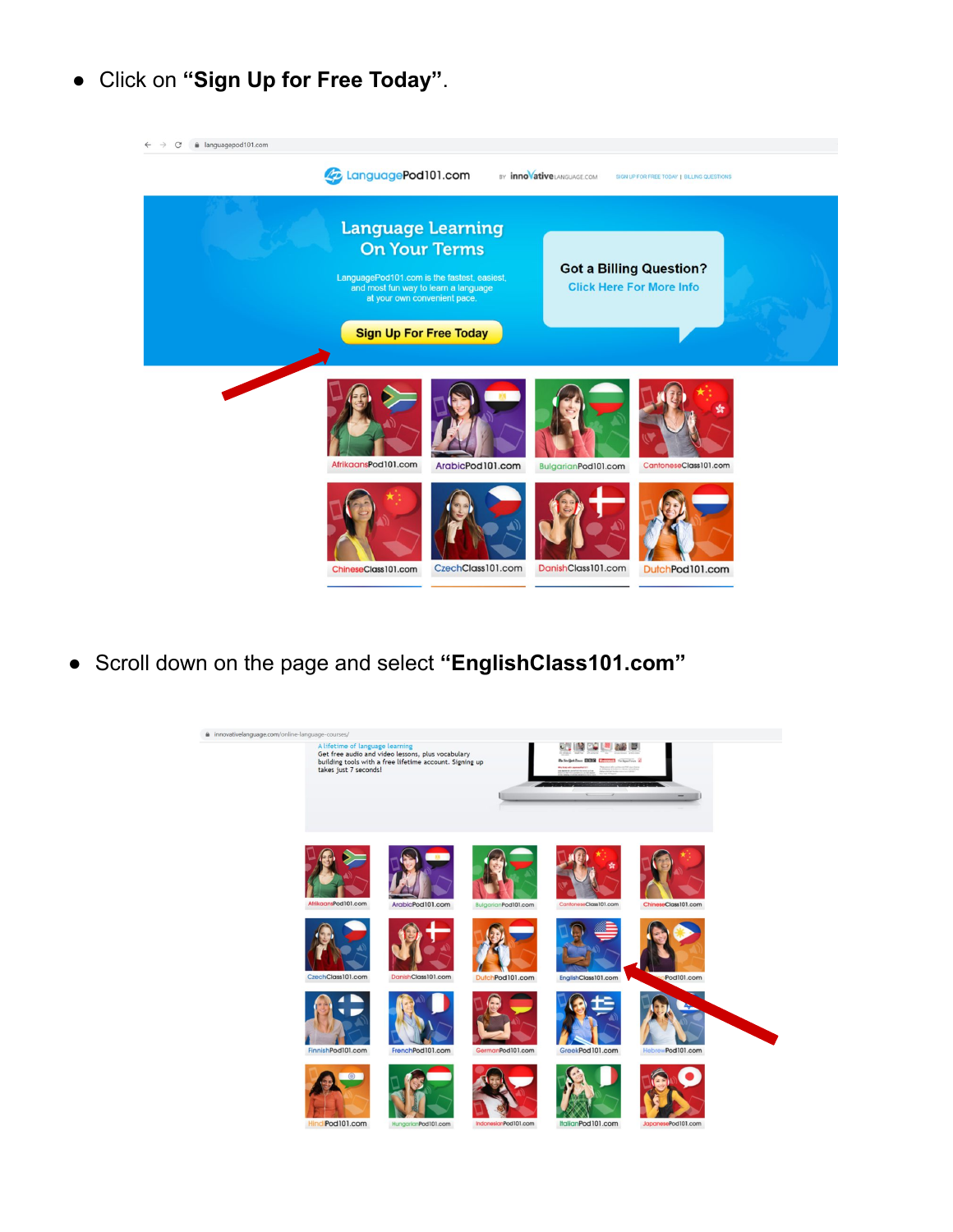● Click on the arrow where it says **"Select Your Level"** and choose the level that best matches how much English you know.

| <b>innovative</b> LANGUAGE.COM<br><b>PRODUCTS</b><br>PERSONAL<br><b>BUSINESSES</b>                  | SCHOOLS                   | <b>TEACHER RESOURCES</b>                                                                                                                                                                                                                                                                                                                   | <b>BLOG</b>                                                                                                                                                               | <b>FREE RESOURCES</b> | About I Contact<br>Cheese Your Language                                                                                                                                                                                                                                                                                          |
|-----------------------------------------------------------------------------------------------------|---------------------------|--------------------------------------------------------------------------------------------------------------------------------------------------------------------------------------------------------------------------------------------------------------------------------------------------------------------------------------------|---------------------------------------------------------------------------------------------------------------------------------------------------------------------------|-----------------------|----------------------------------------------------------------------------------------------------------------------------------------------------------------------------------------------------------------------------------------------------------------------------------------------------------------------------------|
| EnglishClass101.com                                                                                 |                           | k Home                                                                                                                                                                                                                                                                                                                                     | <b>How it works</b>                                                                                                                                                       | <b>Features</b>       | <b>Try Free</b>                                                                                                                                                                                                                                                                                                                  |
|                                                                                                     |                           | soln us at EnglishClass101.com/                                                                                                                                                                                                                                                                                                            |                                                                                                                                                                           |                       | Learn English with EnglishClass101.com! If English is your second language and<br>you want to improve your English speaking skills for work, travel or family, come                                                                                                                                                              |
| $-000/100$<br>Learn English in the fastest,<br>easiest and most fun way<br>Create Your Free Account | ш                         | Vocabulary! With our English Core Word Lists, you'll learn the 2,000 most<br>EnglishClass101.com to start improving your English today!<br>Available in 34 languages<br><b>COLLARSHIPS</b><br><b>Cantanese</b><br><b>Bay Coach</b><br><b>US English (UK)</b><br><b>Geo Finanzia</b><br><b>Sill</b> Creek<br><b>Rengarian</b><br>· Japanese | <b>Controller</b><br><b>Chinese</b><br><b>IS Carrists</b><br><b>Bill English JUSS</b><br><b>E E</b> Francis<br><b>T. Hallman</b><br><b>METALOGICAL</b><br><b>X Korean</b> |                       | understand the entire lesson from start to finish. Looking to grow your English<br>common English vocabulary words plus sample sentences and phrases! Stop by<br><b>Bar Bulgarian</b><br>Creatian<br><b>College</b><br><b>M</b> Filipine<br><b>Carman</b><br><b>SEC Hough</b><br><b>B &amp; Hallace</b><br><b>Mill Malaystan</b> |
| Select Your Level                                                                                   |                           | <b>IEW Mongolian</b><br><b>Contract Contract</b><br><b>GG</b> Portuguena (Snazil)                                                                                                                                                                                                                                                          | <b>Dr.</b> Heneld<br><b>Collabo</b><br><b>E &amp; Romanian</b>                                                                                                            |                       | <b>Big Manwegian</b><br><b>EM</b> Portuguese<br><b>Mary Provident</b>                                                                                                                                                                                                                                                            |
| E-Mail Address                                                                                      | <b>Tuite &amp; Nelses</b> | <b>Sarbian</b><br>Spanish (Costa Rican) - Spanish (Iberlan)<br>Spanish (Peruvian)                                                                                                                                                                                                                                                          | <b>RSI</b> South Vietnamese<br><b>Controller</b><br><b>CONTRACTOR</b>                                                                                                     |                       | <b>THE SQUARES</b><br><b>B-E</b> Spanish, placement<br><b>SEE</b> Swedish<br><b>MM</b> Chrainian                                                                                                                                                                                                                                 |

- If you have know very little English, click on **"Absolute Beginner."** I
- f you know some English, click on **"Beginner"** or **"Intermediate."**
- If your English language skills are more advanced, click on **"Upper Intermediate"** or **"Advanced".**

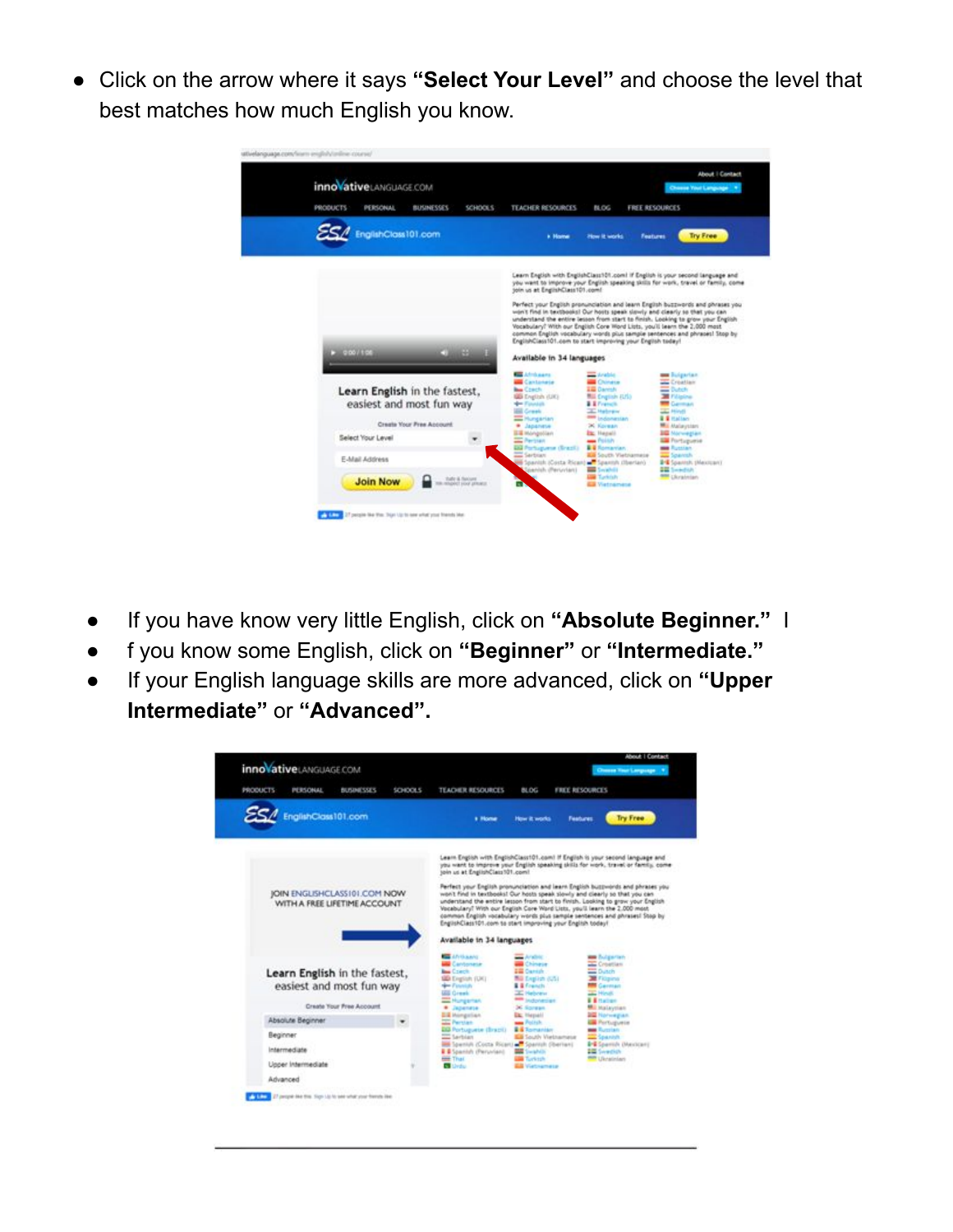● Enter your email address where it says **"E-mail Address."**



● Click **"Join Now"**.

![](_page_3_Picture_3.jpeg)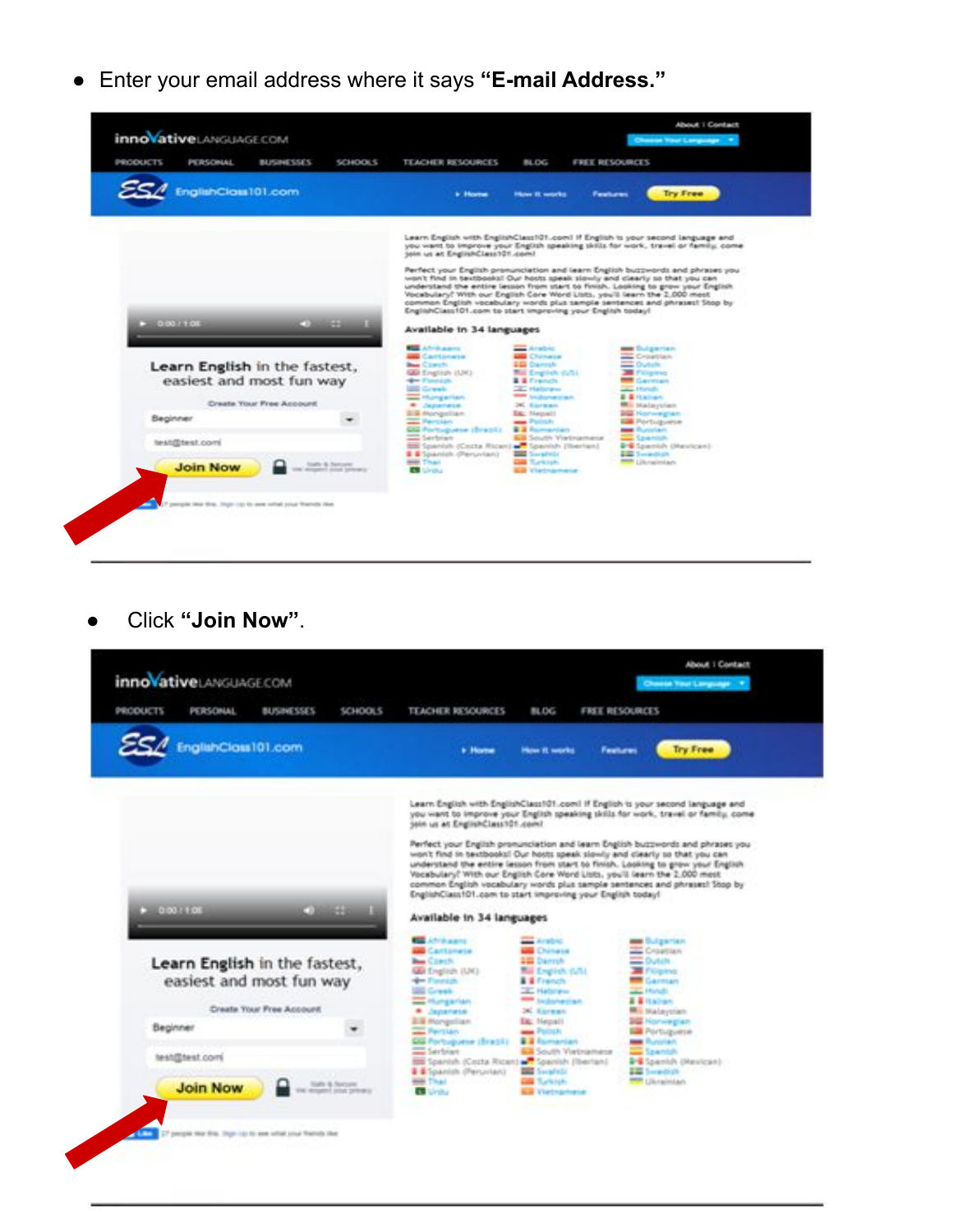● Click on **"No thanks"** if you are asked if you would like to sign up for the word of the day emails.

![](_page_4_Figure_1.jpeg)

● Now, you should have reached a page like the one below that says you need to activate your account by verifying your email.

![](_page_4_Figure_3.jpeg)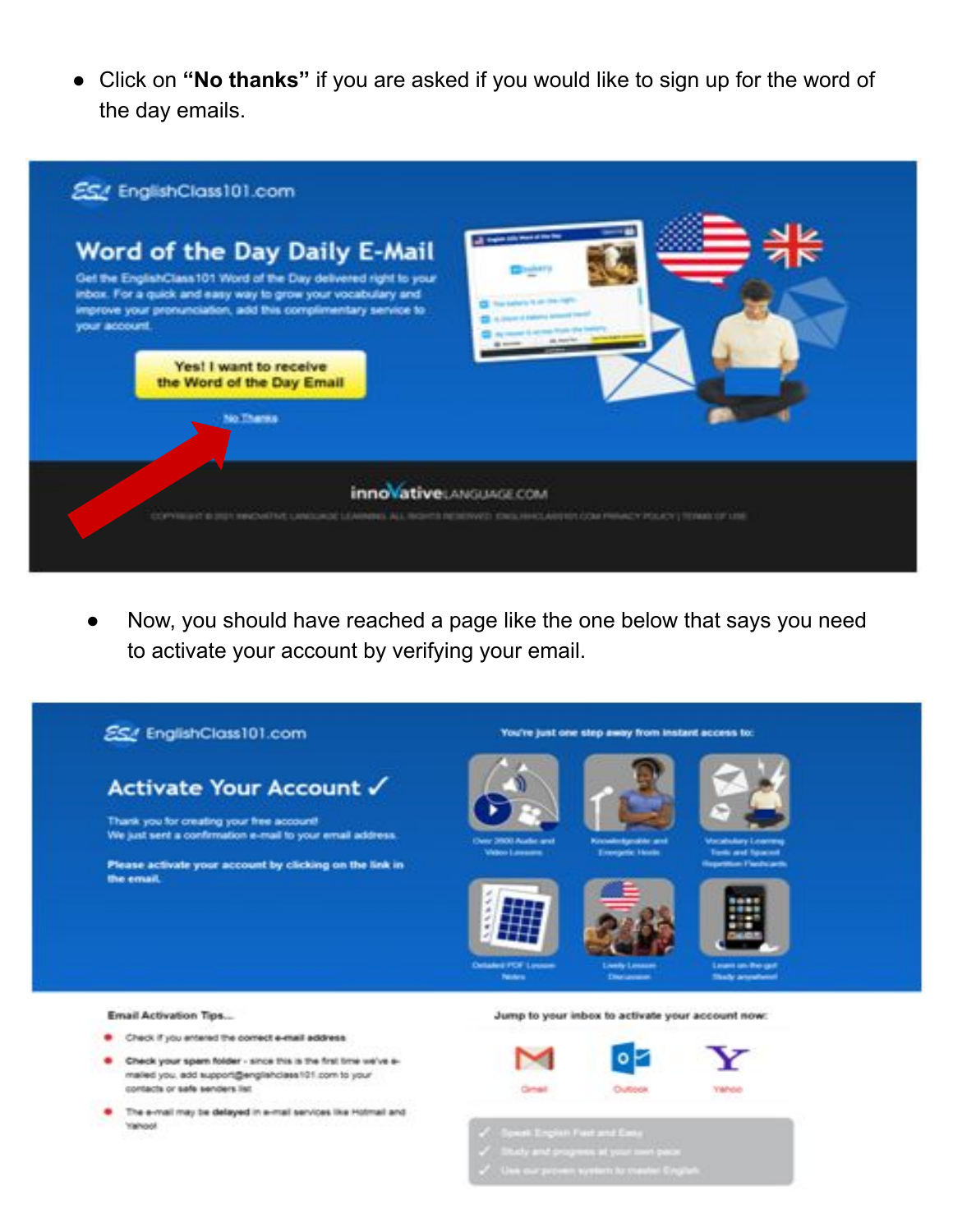- Go to the email account that you used to sign up for the EnglishClass101 account (for example, Google Mail or Yahoo Mail). Login to your email and find the email that is from EnglishClass101 ([support@englishclass101.com\)](mailto:support@englishclass101.com) and has the subject **"Activate Your EnglishClass101 Account"**. **(Note: the e-mail may get sent to your Spam folder in your email account. So, check your Spam folder if you do not see the email in your Inbox.)**
- **Click on "Activate Your Free Lifetime Account."**

|                                                                                                                                           | EnglishClass101.com                                                                                                                              |
|-------------------------------------------------------------------------------------------------------------------------------------------|--------------------------------------------------------------------------------------------------------------------------------------------------|
| Hi there!                                                                                                                                 |                                                                                                                                                  |
| Thanks for signing up for a Free Lifetime Account at EnglishClass101!<br>Click here to activate your free account and access our website. | <b>Activate Your Free Lifetime Account</b>                                                                                                       |
| contactus@englishclass  com and we'll activate your account for you.                                                                      | If clicking the activation link above a pesn't seem to work, you can copy and paste the full link below into your browser's address bar or email |

● You should now be on a page for EnglishClass101 that asks you to **"Set Your Password."** Enter your password when it says **"Enter New Password."**

| <b>Set Your Password</b>                                           |           |
|--------------------------------------------------------------------|-----------|
| Set your password to activate your trial and get a one-time member |           |
| Enter New Password                                                 |           |
| Continn Password                                                   | w for \$1 |

Enter the same password again where it says "Confirm Password."

|                  | <b>Set Your Password</b>                                                     |
|------------------|------------------------------------------------------------------------------|
|                  | Set your password to activate your trial and get a one-time member<br>offer. |
| *************    |                                                                              |
| Confirm Password |                                                                              |
|                  | <b>Set Password</b>                                                          |
|                  |                                                                              |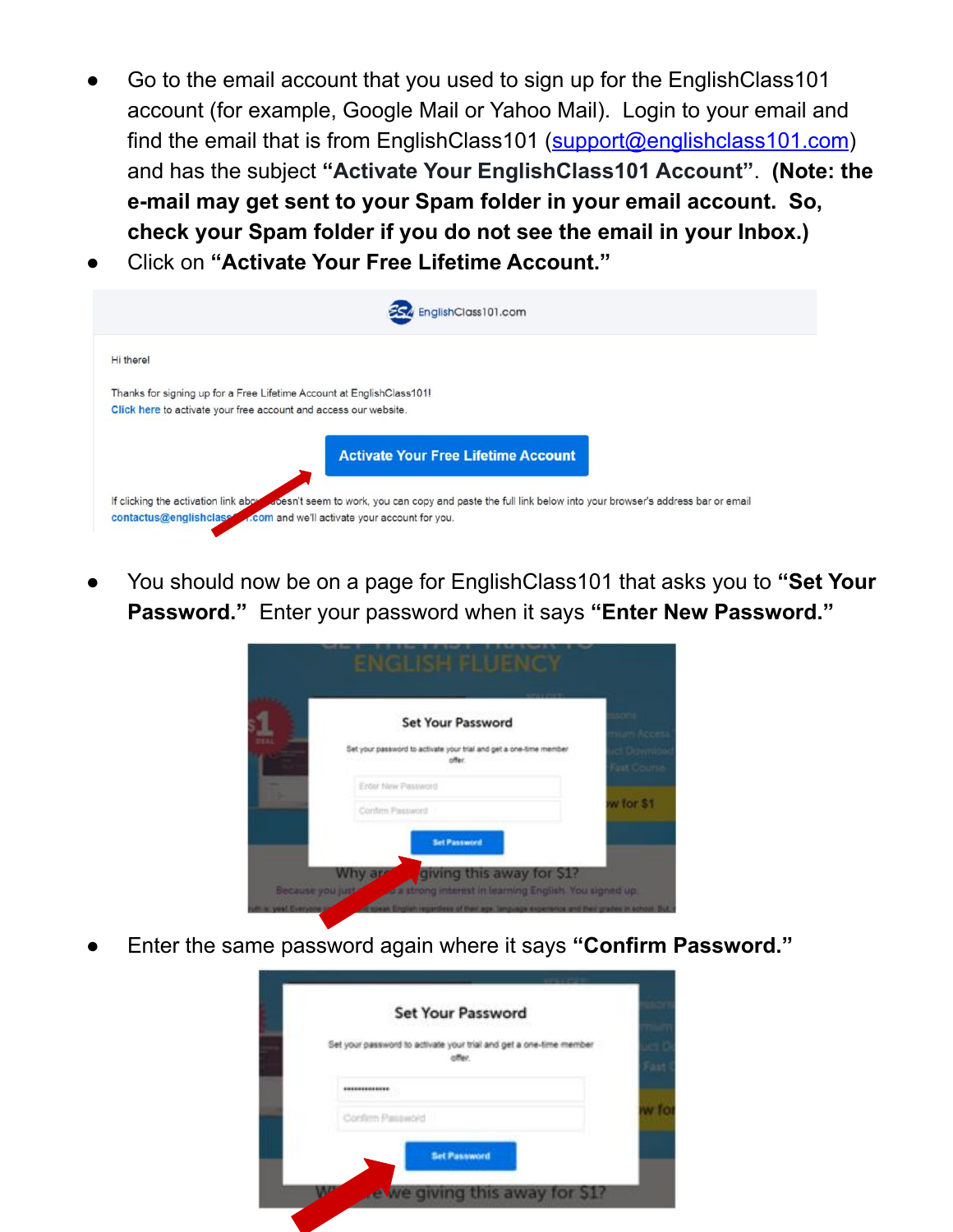● Click on **"Set Password".**

| <b>Set Your Password</b>                                           |   |
|--------------------------------------------------------------------|---|
| Set your password to activate your trial and get a one-time member |   |
| **************                                                     |   |
| <b>AUSSISSIPPER</b>                                                | w |
| <b>Set Password</b>                                                |   |

If you are provided with an offer to purchase, click on "No Thanks" to continue to use the free version.

| Who is the Fast Track to English Fluency for?                                                             |  |
|-----------------------------------------------------------------------------------------------------------|--|
| This package is for learners that finally want to take action towards their dream of<br>learning English. |  |
| <b>Order Now for \$1</b>                                                                                  |  |
| No Thanks +                                                                                               |  |
| Important: This \$1 offer is strict<br>-time only and you will not see it again.                          |  |

- Click "Next" when it says an account has been created with your e-mail address.
- Click "Skip" when asked about signing up for the Word of the Day emails.

![](_page_6_Picture_6.jpeg)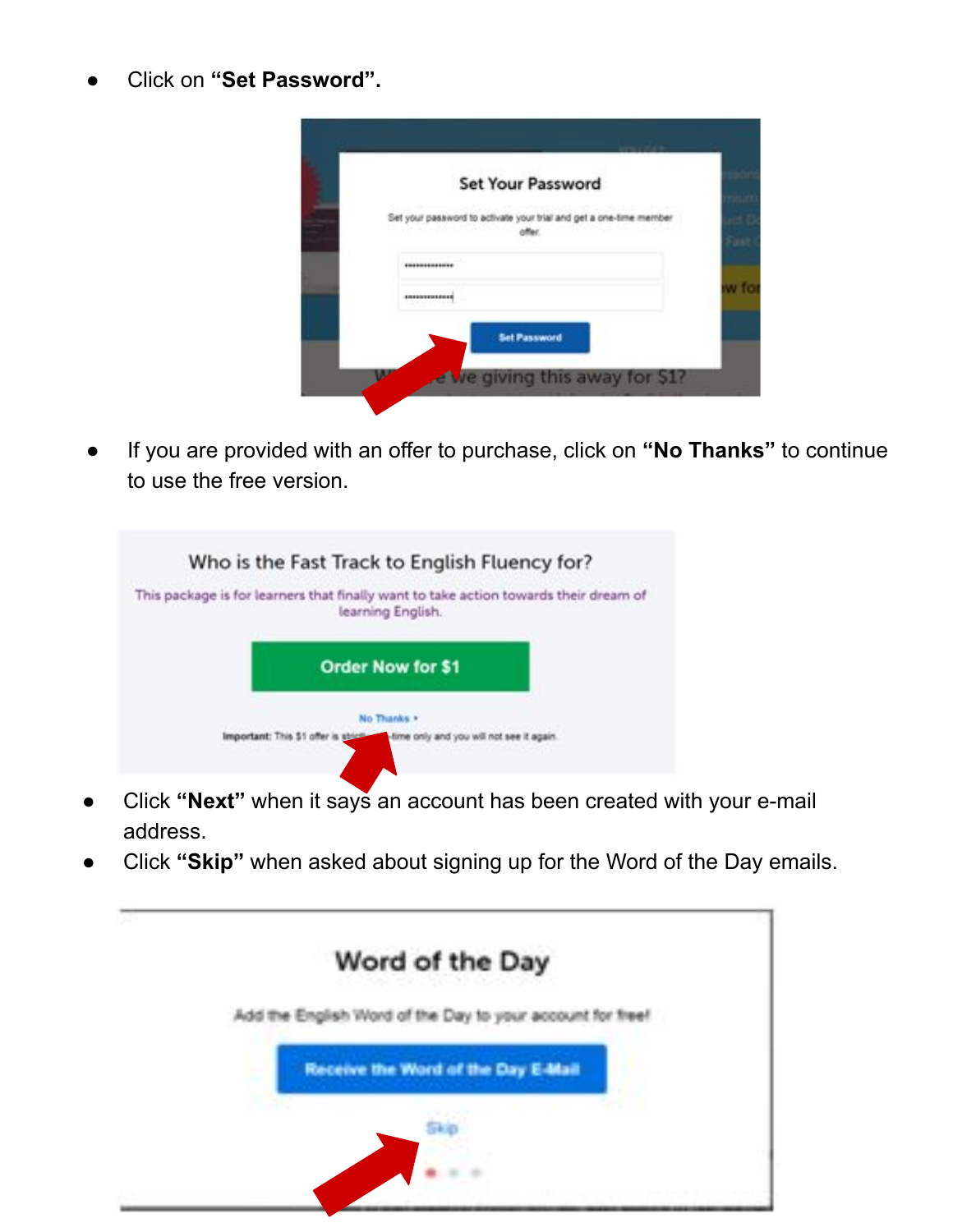- Next, you are asked to check the level you previously selected for how much of the English language you know. If you would like to switch to a different level from the one you selected before, you should click on the level that best describes your English language skills.
- Click on "Confirm" after you have chosen a level..

![](_page_7_Figure_2.jpeg)

- The level that you selected is confirmed again. To start the lessons, click on **"Get Started".**
- If you would like to change what level you begin courses, click on "Choose **Again."**

![](_page_7_Picture_5.jpeg)